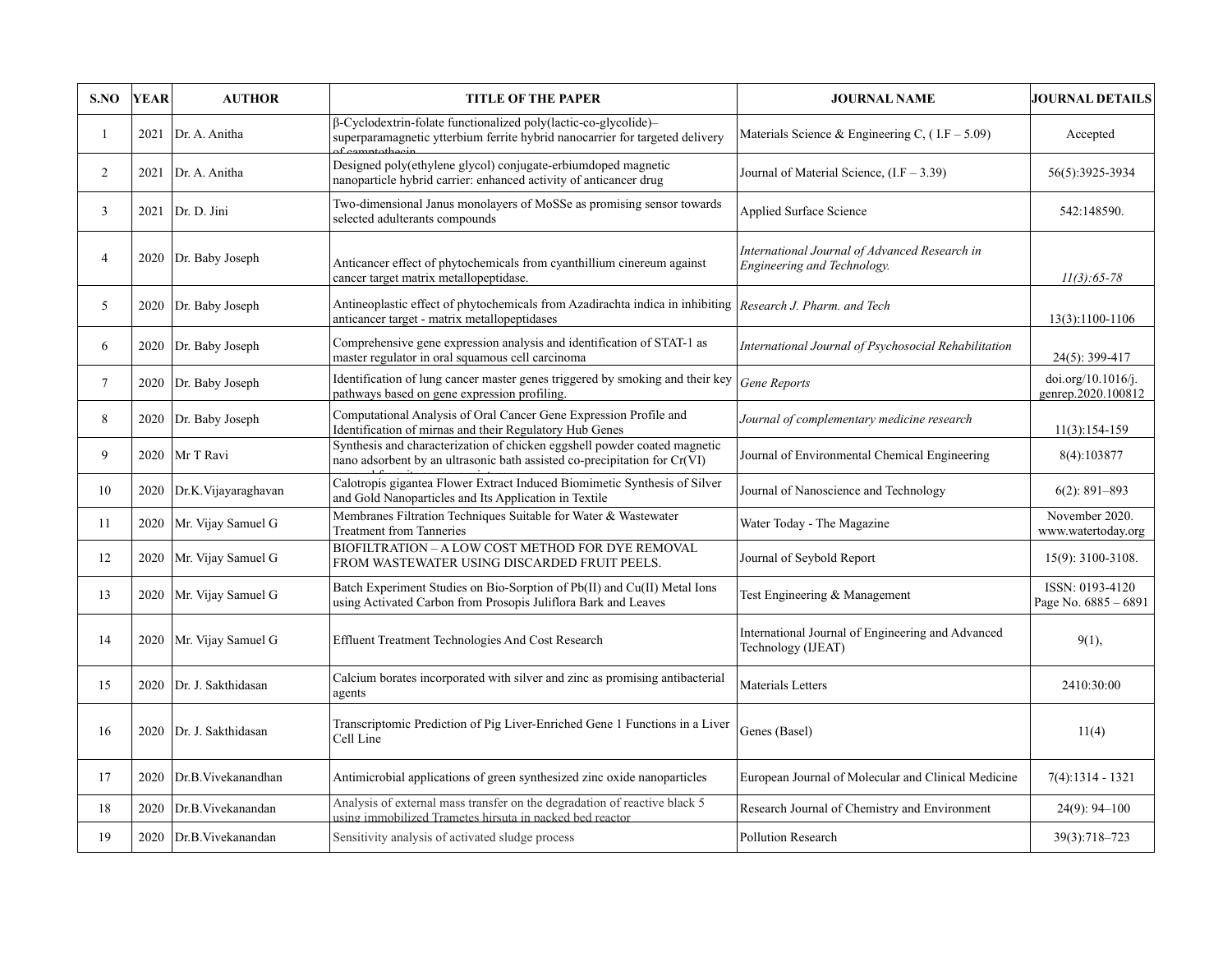| 20 | 2020 | Dr.A.Anitha        | Camptothecin-loaded holmium ferrite nanocarrier. Expanded activity on<br>breast cancer cells                                                                                                  | Materials Letters, (I.F-3.2)                                           | 285:129164.                           |
|----|------|--------------------|-----------------------------------------------------------------------------------------------------------------------------------------------------------------------------------------------|------------------------------------------------------------------------|---------------------------------------|
| 21 | 2020 | Dr. A. Anitha      | Synthesis and characteriztion of reusable heteropoly acid nanoparticles for<br>one step biodiesel production from high acid value waste cooking oil-                                          | Materials today: Proceedings (scopus)                                  | 22(3):383-392.                        |
| 22 | 2020 | Dr. A. Anitha      | Ionic liquids as solvents in biodiesel production                                                                                                                                             | World Review of Science, Technology and Sust.<br>Development, (scopus) | $16(2):122-140$                       |
| 23 | 2020 | Dr. D. Jini        | Preparation of herbal curd with Gymnema Sylvestre and its characterization<br>for the treatment of liver cancer                                                                               | Journal of Food Process Engineering                                    | 43(3):e13338                          |
| 24 | 2020 | Dr. D. Jini        | Green synthesis of silver nanoparticles from Allium cepa and its in vitro<br>antidiabetic activity                                                                                            | Materials today: Proceedings                                           | 22(3):432-438                         |
| 25 | 2020 | Dr. R. Sivashankar | Phytochemicals as traditional medicine and their ameliorative effects in<br>cancer therapy in the book Agriculture, Food, Biotechnology                                                       | ESN publication                                                        | September 2020.<br>ISBN 978-93-90188- |
| 26 | 2020 | Dr. R. Sivashankar | Industrial Hygiene in the Pharmaceutical Industry-Advances in Industrial<br>Safety                                                                                                            | Springer                                                               | September 2020.<br>ISBN 978-981-15-   |
| 27 | 2020 | Dr. R. Sivashankar | Green soap formulation: an insight into the optimization of preparations and<br>antifungal action                                                                                             | Biomass conversion and Biorefinery                                     | Online                                |
| 28 | 2020 | Dr. R. Sivashankar | A review on the role of nanomaterials in the removal of organic pollutants<br>from wastewater                                                                                                 | Reviews in Environmental Science and<br>Bio/Technology                 | 19:751-778                            |
| 29 | 2020 | Dr R Sivashankar   | Fenalan Yellow G adsorption using surface-functionalized green nanoceria:<br>An insight into mechanism and statistical modelling                                                              | <b>Environmental Research</b>                                          | 1996:20:00                            |
| 30 | 2020 | Dr R Sivashankar   | INVESTIGATION OF FERMENTATION CONDITION FOR PRODUCTION<br>ENHANCEMENT OF POLYHYDROXYALKANOATE FROM CHEESE WHEY BY<br>PSEUDOMONAS SP.                                                          | Journal of Microbiology Biotechnology and<br>Foodsciences              | $9(5): 890 - 898$                     |
| 31 | 2019 | Dr R Sivashankar   | Sequestration of methylene blue dye from aqueous solution by magnetic<br>biocomposite: Three level Box-Behnken experimental design optimization<br>and kinetic studies                        | Separation Science and Technology                                      | 55(10): 1752-1765                     |
| 32 | 2020 | Dr. Govindarajan R | Investigation of direct and alternating current-electrocoagulation process for<br>the treatment of distillery industrial effluent: Studies on operating parameters                            | Journal of Environmental Chemical Engineering                          | 22:104811.                            |
| 33 | 2020 | Dr. Govindarajan R | Enhanced treatment of landfill leachate wastewater using sono(US)-ozone<br>(O3)-electrocoagulation(EC) process: role of process parameters on color,<br>COD and electrical energy consumption | Process Safety and Environmental Protection                            | 142:212-218                           |
| 34 | 2020 | Dr. Govindarajan R | Removal of color, COD and determination of power consumption from<br>landfill leachate wastewater using an electrochemical advanced oxidation<br>processes                                    | Separation and Purification Technology                                 | 2165:15:00                            |
| 35 | 2020 | Dr.A.Saravanan     | Biofiltration $-$ a low cost method for dye removal from wastewater using<br>discarded fruit peels                                                                                            | Seybold Report                                                         | $15(9)$ : 1 - 6                       |
| 36 | 2020 | Dr.A.Saravanan     | SiC/oil nanofluids thermal conductivity at Varying concentration and heat<br>inputs                                                                                                           | Seybold Report                                                         | 15(9):3686                            |
| 37 | 2020 | Dr.A.Saravanan     | Biofuel-Production-from-Marine-Microalgae-Using-Dairy-Industry-<br>Wastewater                                                                                                                 | Seybold Report                                                         | 15(9):1531-1536                       |
| 38 | 2020 | Dr.A.Saravanan     | Phycoremediation of paper industry effluent using selected freshwater algae                                                                                                                   | Seybold Report                                                         | 15(9): 413-420                        |
| 39 | 2019 | Dr. Baby Joseph    | Experimental human root canal irrigant NaOCl against Enterococcus faecalis<br>and 3T3, and determination of cytotoxicity effect                                                               | Biomedical and Pharmacology Journal.                                   | $12(2)$ , pp. 965-974                 |
| 40 | 2019 | Dr. Baby Joseph    | $\beta$ -Glucan, a dietary fiber in effective prevention of lifestyle diseases - An<br>insight                                                                                                | Bioactive Carbohydrates and Dietary Fibre.                             | 19, 100187                            |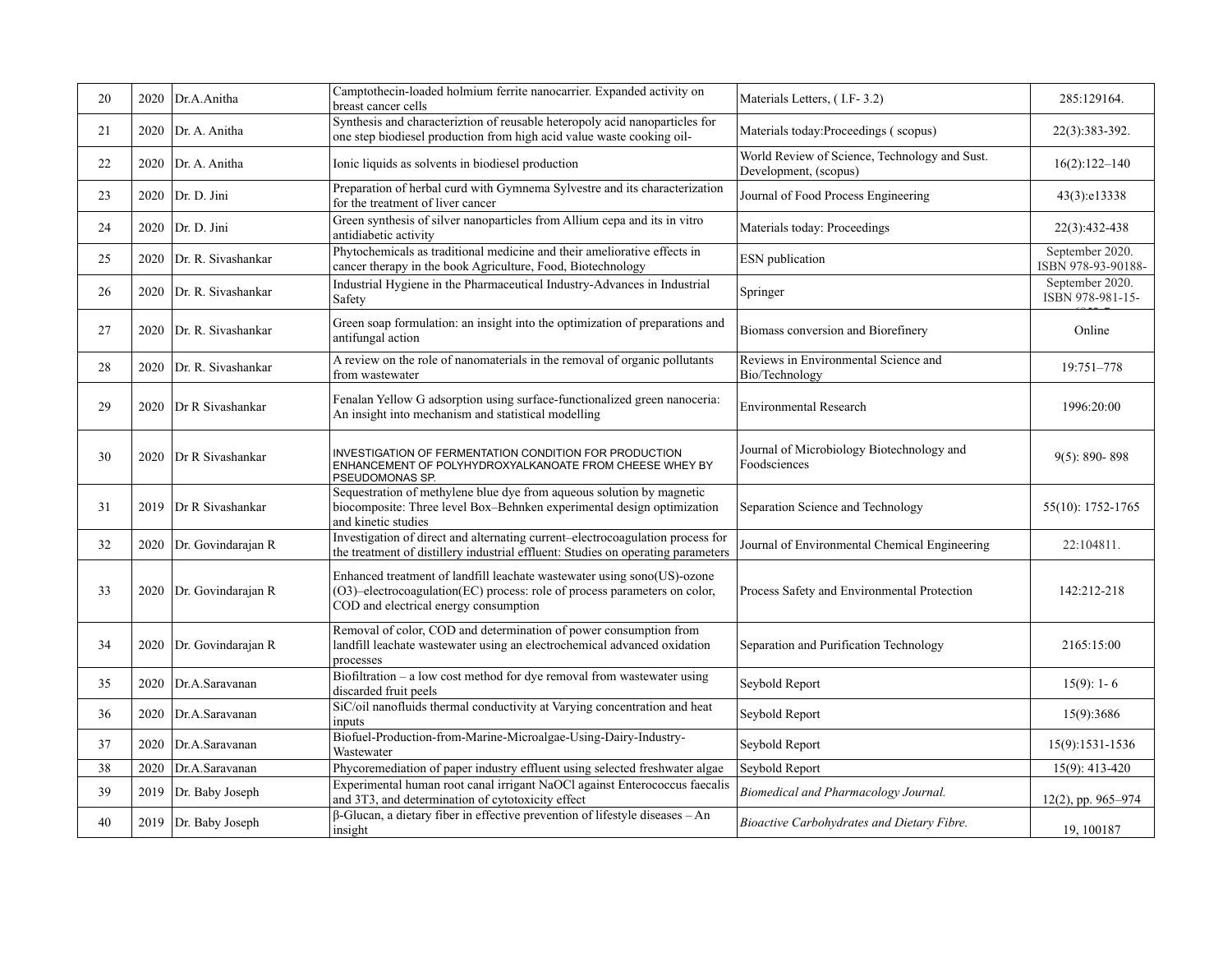| 41 | 2019 | Dr. Baby Joseph           | Determining the anti-malarial potential of an unknown endophytic<br>Streptomyces species BJSG4 isolated from Kalanchoe pinnata (Lam.) pers.                                                 | Research Journal of Pharmacy and Technology.                                       | $12(9)$ , pp. $4344-4348$           |
|----|------|---------------------------|---------------------------------------------------------------------------------------------------------------------------------------------------------------------------------------------|------------------------------------------------------------------------------------|-------------------------------------|
| 42 | 2019 | Dr. Baby Joseph           | Exploring the antineoplastic effect of phytochemicals from Ipomea sepiaria<br>against matrix metallopeptidases - a pharmacoinformatics approach.                                            | International Journal for Computational Biology and<br>Drug Design.                | $13(3)$ : $255 - 271$ .             |
| 43 | 2019 | Dr. Baby Joseph           | Compounds from Ocimum sanctum possesses anticancer activity by<br>inhibiting EGFR – virtual screening and binding energy estimations                                                        | Asian Journal of Pharmaceutical and Clinical<br>Research.                          | $12(1): 678-92$                     |
| 44 | 2019 | Mr. Vijay Samuel G        | Wastewater Treatment Using Attached Growth Batch Reactor Technology                                                                                                                         | Water Today - The Magazine                                                         | www.watertoday.org<br>February 2019 |
| 45 | 2019 | Dr. D. Jini               | Use of phytohormones in improving abiotic stress tolerance to rice -<br>Advances in Rice Research for Abiotic Stress Tolerance                                                              | Elsevier                                                                           | 633-649                             |
| 46 | 2019 | Dr. D. Jini               | Preparation of herbal curd with Gymnema sylvestre and its characterization<br>for the treatment of liver cancer                                                                             | Journal of Food Process Engineering                                                | 43(3):e13338                        |
| 47 | 2019 | Dr. R. Sivashankar        | Editorial: Emerging technologies for wastewater treatment and reuse                                                                                                                         | Water Science and Technology                                                       | $80(11):1 - 5$                      |
| 48 |      | 2019   Dr. R. Sivashankar | Influence of Dextransucrase of Weissella Cibaria Nitcsk4 on Low Molecular<br>Weight Dextran Yield: a Statistical Approach using Mixed Level Taguchi<br>Design and Artificial Neural Network | International Journal of Innovative Technology and<br><b>Exploring Engineering</b> | 9(2S2): 657-664                     |
| 49 |      | 2019   Dr.A.Saravanan     | Biofuel Production from Marine Microalgae Nannochloropsis Salina using<br>Paper mill<br>effluents                                                                                           | International Journal of Mechanical engineering and<br>Technology,                 | $10(01):1471-7$                     |
| 50 | 2019 | Dr.A.Saravanan            | Maximize Lipid Productivity of Marine Micro Algae Dunaliella Salina<br>CCAP19 Using                                                                                                         | International journal of scientific technology research,                           | 8(10):3758-60                       |
| 51 | 2019 | Dr.A.Anitha               | Reduction of Nox and HC emisssions in waste cooking oil biodisel using<br>nanoparticles of CsTPA                                                                                            | <b>IOP</b> publishers                                                              | 774:22:00                           |
| 52 | 2019 | Mr. Vijay samuel          | Experimental investigation of methane gas generation using textile effluents                                                                                                                | International journal of Ambient energy                                            | $10:1 - 4$                          |
| 53 | 2019 | Dr.B. Vivekanandan        | Comparison of Control strategies for effluent constraints and Operating Costs<br>in activated Sludge Process                                                                                | <b>Pollution Research</b>                                                          | S <sub>16</sub> -S <sub>68</sub>    |
| 54 | 2019 | Dr.T.Srinivas             | Effluent Treatment Technologies and Cost analysis                                                                                                                                           | <b>IJEAT</b>                                                                       | 9(1): 6752                          |
| 55 | 2019 | Dr.Evy Alice Abigail      | Biochar based nanofibers: fabrication , characteristics and appilcation as 2,4-<br>dichlorophenoxycetic and nanoformulation for sustained release                                           | 3 biotech                                                                          | 9(8):317                            |
| 56 | 2018 | Dr. Baby Joseph           | Phytomedicinal chemistry and pharmacognostic value of carica papaya L.,<br>Leaf                                                                                                             | Journal of Pure and Applied Microbiology.                                          | $12(2)$ , pp. 751-756               |
| 57 | 2018 | Dr. Baby Joseph           | Diverse microRNAs expressed in five prominent cancers worldwide.                                                                                                                            | Journal of Bioinformatics - Research and Reviews.                                  | $5:1-9.$                            |
| 58 | 2018 | Mr. D. Ashok Kumar        | Efficient Adsorption Characteristics of Pristine and Silver-Doped Graphene<br>Oxide Towards Contaminants: A Potential Membrane Material for Water<br>Purification?                          | ChemPhysChem                                                                       | 19(17):2250-7                       |
| 59 | 2018 | Mr. D. Ashok Kumar        | Light metal decorated graphdiyne nanosheets for reversible hydrogen storage                                                                                                                 | Nanotechnology                                                                     | 29(35):355401                       |
| 60 |      | 2018   Dr. D. Jini        | Plant growth promoting Rizobacteria (PGPR) as an alternative stratify for<br>plant stress tolerance                                                                                         | <b>AS Microbiology</b>                                                             | $1(11):1-2.$                        |
| 61 | 2018 | Dr. R. Sivashankar        | Green algae as source for polyhydroxyalkanoate synthesis from food<br>processing wastewater                                                                                                 | Research Journal of Chemistry and Environment                                      | 22(12):66-74                        |
| 62 | 2018 | Dr.A.Anitha               | Comparative perfomance and emission characteristics of methl ester from<br>Waste Cooking Oil and Used Palm Oil using a Solid Acid Catalyst,                                                 | Pollution Research (Scopus)                                                        | 37(4):1084-1092                     |
| 63 | 2017 | Dr. Baby Joseph           | Physiological Mechanism of Salicylic Acid for Alleviation of Salt Stress in<br>Rice                                                                                                         | Rice Science                                                                       | 24(2):97-108                        |
| 64 |      | 2017 Dr. Baby Joseph      | Impact of Acetamiprid Toxicity on Electrophoretic Patterns in Liver, Brain<br>and Gill Tissues of the Fish Oreochromis mossambicus                                                          | International Journal of Zoological Research.                                      | 13: 120-124.                        |